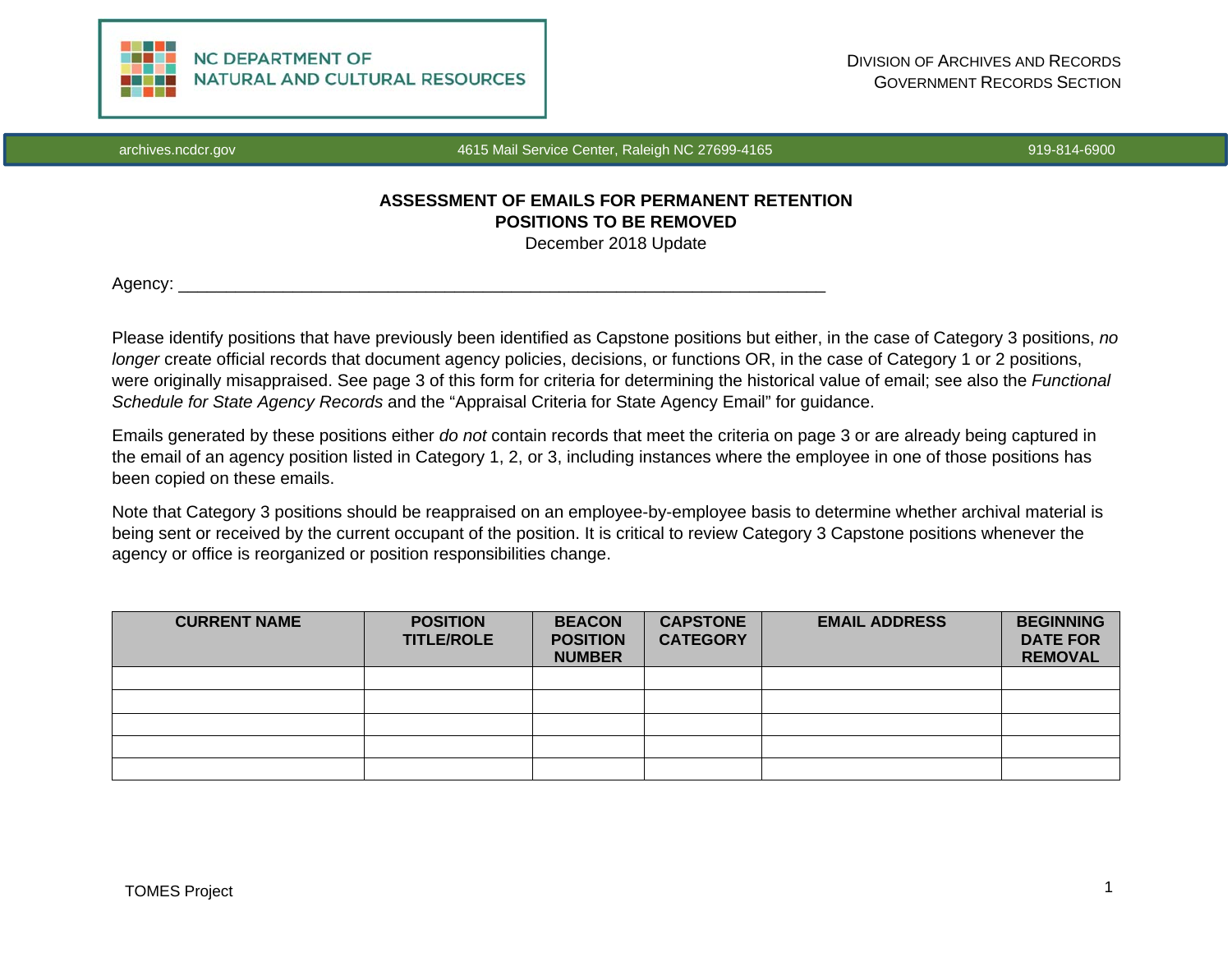

## archives.ncdcr.gov **1615 Mail Service Center, Raleigh NC 27699-4165** 919-814-6900

Please sign here to confirm that the employees in the positions identified above *do not* use email to produce records that document the core functions and programs of your agency.

| Name (print) | Title |
|--------------|-------|
| Signature    | Date  |